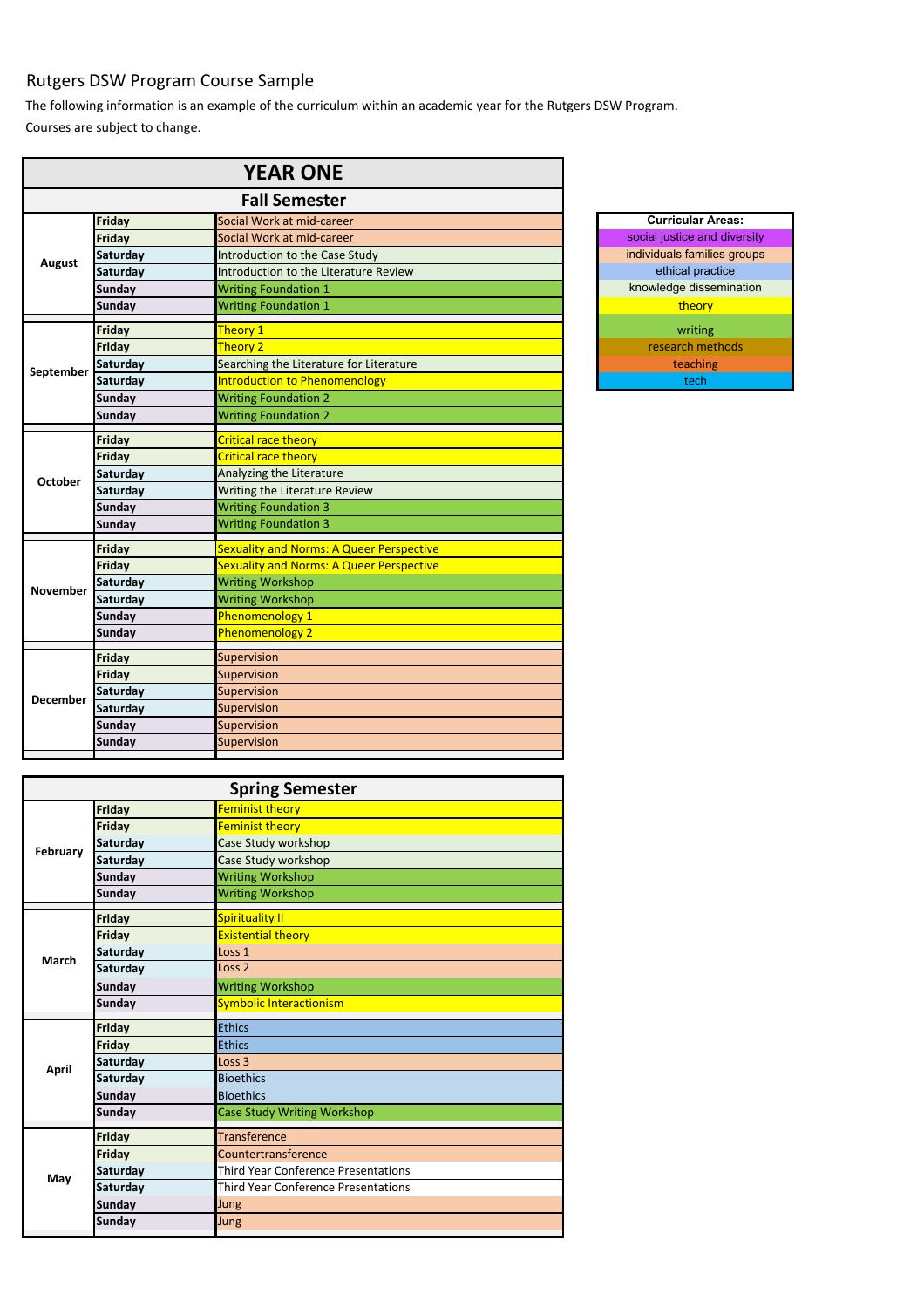| <b>Fall Semester</b><br><b>Curricular Areas:</b><br>Friday<br><b>Myths and Treatment</b><br>social justice and diversity<br><b>Myths and Treatment</b><br>Friday<br>individuals families groups<br><b>Writing Workshop</b><br><b>Saturday</b><br><b>August</b><br>ethical practice<br><b>Writing Workshop</b><br>Saturday<br>knowledge dissemination<br><b>Qualitative Research Introduction</b><br><b>Sunday</b><br><b>Example of Qualitative Research I</b><br>theory<br><b>Sunday</b><br><b>Qualitative Research: Questions Workshop</b><br><b>Friday</b><br>writing<br>research methods<br><b>Qualitative Research: Questions Workshop</b><br><b>Friday</b><br><b>Saturday</b><br><b>Writing Workshop</b><br>teaching<br>September<br><b>Writing Workshop</b><br>Saturday<br>tech<br><b>Qualitative Research: Recruitment</b><br><b>Sunday</b><br><b>Qualitative Research: Data Collection</b><br><b>Sunday</b><br><b>Qualitative Research: Data Analysis</b><br>Friday<br><b>Qualitative Research: IRB</b><br>Friday<br><b>Writing Workshop</b><br><b>Saturday</b><br><b>October</b><br><b>Writing Workshop</b><br>Saturday<br><b>Ethics</b><br><b>Sunday</b><br><b>Ethics</b><br><b>Sunday</b><br><b>Example of Qualitative Research II</b><br>Friday<br>Friday<br><b>Moral Panic</b><br><b>Saturday</b><br><b>Addictions</b><br><b>November</b><br>Saturday<br><b>Addictions</b> |  |
|-----------------------------------------------------------------------------------------------------------------------------------------------------------------------------------------------------------------------------------------------------------------------------------------------------------------------------------------------------------------------------------------------------------------------------------------------------------------------------------------------------------------------------------------------------------------------------------------------------------------------------------------------------------------------------------------------------------------------------------------------------------------------------------------------------------------------------------------------------------------------------------------------------------------------------------------------------------------------------------------------------------------------------------------------------------------------------------------------------------------------------------------------------------------------------------------------------------------------------------------------------------------------------------------------------------------------------------------------------------------------------------------|--|
|                                                                                                                                                                                                                                                                                                                                                                                                                                                                                                                                                                                                                                                                                                                                                                                                                                                                                                                                                                                                                                                                                                                                                                                                                                                                                                                                                                                         |  |
|                                                                                                                                                                                                                                                                                                                                                                                                                                                                                                                                                                                                                                                                                                                                                                                                                                                                                                                                                                                                                                                                                                                                                                                                                                                                                                                                                                                         |  |
|                                                                                                                                                                                                                                                                                                                                                                                                                                                                                                                                                                                                                                                                                                                                                                                                                                                                                                                                                                                                                                                                                                                                                                                                                                                                                                                                                                                         |  |
|                                                                                                                                                                                                                                                                                                                                                                                                                                                                                                                                                                                                                                                                                                                                                                                                                                                                                                                                                                                                                                                                                                                                                                                                                                                                                                                                                                                         |  |
|                                                                                                                                                                                                                                                                                                                                                                                                                                                                                                                                                                                                                                                                                                                                                                                                                                                                                                                                                                                                                                                                                                                                                                                                                                                                                                                                                                                         |  |
|                                                                                                                                                                                                                                                                                                                                                                                                                                                                                                                                                                                                                                                                                                                                                                                                                                                                                                                                                                                                                                                                                                                                                                                                                                                                                                                                                                                         |  |
|                                                                                                                                                                                                                                                                                                                                                                                                                                                                                                                                                                                                                                                                                                                                                                                                                                                                                                                                                                                                                                                                                                                                                                                                                                                                                                                                                                                         |  |
|                                                                                                                                                                                                                                                                                                                                                                                                                                                                                                                                                                                                                                                                                                                                                                                                                                                                                                                                                                                                                                                                                                                                                                                                                                                                                                                                                                                         |  |
|                                                                                                                                                                                                                                                                                                                                                                                                                                                                                                                                                                                                                                                                                                                                                                                                                                                                                                                                                                                                                                                                                                                                                                                                                                                                                                                                                                                         |  |
|                                                                                                                                                                                                                                                                                                                                                                                                                                                                                                                                                                                                                                                                                                                                                                                                                                                                                                                                                                                                                                                                                                                                                                                                                                                                                                                                                                                         |  |
|                                                                                                                                                                                                                                                                                                                                                                                                                                                                                                                                                                                                                                                                                                                                                                                                                                                                                                                                                                                                                                                                                                                                                                                                                                                                                                                                                                                         |  |
|                                                                                                                                                                                                                                                                                                                                                                                                                                                                                                                                                                                                                                                                                                                                                                                                                                                                                                                                                                                                                                                                                                                                                                                                                                                                                                                                                                                         |  |
|                                                                                                                                                                                                                                                                                                                                                                                                                                                                                                                                                                                                                                                                                                                                                                                                                                                                                                                                                                                                                                                                                                                                                                                                                                                                                                                                                                                         |  |
|                                                                                                                                                                                                                                                                                                                                                                                                                                                                                                                                                                                                                                                                                                                                                                                                                                                                                                                                                                                                                                                                                                                                                                                                                                                                                                                                                                                         |  |
|                                                                                                                                                                                                                                                                                                                                                                                                                                                                                                                                                                                                                                                                                                                                                                                                                                                                                                                                                                                                                                                                                                                                                                                                                                                                                                                                                                                         |  |
|                                                                                                                                                                                                                                                                                                                                                                                                                                                                                                                                                                                                                                                                                                                                                                                                                                                                                                                                                                                                                                                                                                                                                                                                                                                                                                                                                                                         |  |
|                                                                                                                                                                                                                                                                                                                                                                                                                                                                                                                                                                                                                                                                                                                                                                                                                                                                                                                                                                                                                                                                                                                                                                                                                                                                                                                                                                                         |  |
|                                                                                                                                                                                                                                                                                                                                                                                                                                                                                                                                                                                                                                                                                                                                                                                                                                                                                                                                                                                                                                                                                                                                                                                                                                                                                                                                                                                         |  |
|                                                                                                                                                                                                                                                                                                                                                                                                                                                                                                                                                                                                                                                                                                                                                                                                                                                                                                                                                                                                                                                                                                                                                                                                                                                                                                                                                                                         |  |
|                                                                                                                                                                                                                                                                                                                                                                                                                                                                                                                                                                                                                                                                                                                                                                                                                                                                                                                                                                                                                                                                                                                                                                                                                                                                                                                                                                                         |  |
|                                                                                                                                                                                                                                                                                                                                                                                                                                                                                                                                                                                                                                                                                                                                                                                                                                                                                                                                                                                                                                                                                                                                                                                                                                                                                                                                                                                         |  |
|                                                                                                                                                                                                                                                                                                                                                                                                                                                                                                                                                                                                                                                                                                                                                                                                                                                                                                                                                                                                                                                                                                                                                                                                                                                                                                                                                                                         |  |
|                                                                                                                                                                                                                                                                                                                                                                                                                                                                                                                                                                                                                                                                                                                                                                                                                                                                                                                                                                                                                                                                                                                                                                                                                                                                                                                                                                                         |  |
| <b>Writing Workshop</b><br><b>Sunday</b>                                                                                                                                                                                                                                                                                                                                                                                                                                                                                                                                                                                                                                                                                                                                                                                                                                                                                                                                                                                                                                                                                                                                                                                                                                                                                                                                                |  |
| <b>Writing Workshop</b><br><b>Sunday</b>                                                                                                                                                                                                                                                                                                                                                                                                                                                                                                                                                                                                                                                                                                                                                                                                                                                                                                                                                                                                                                                                                                                                                                                                                                                                                                                                                |  |
| Supervision<br>Friday                                                                                                                                                                                                                                                                                                                                                                                                                                                                                                                                                                                                                                                                                                                                                                                                                                                                                                                                                                                                                                                                                                                                                                                                                                                                                                                                                                   |  |
| Friday<br>Supervision                                                                                                                                                                                                                                                                                                                                                                                                                                                                                                                                                                                                                                                                                                                                                                                                                                                                                                                                                                                                                                                                                                                                                                                                                                                                                                                                                                   |  |
| Saturday<br>Supervision                                                                                                                                                                                                                                                                                                                                                                                                                                                                                                                                                                                                                                                                                                                                                                                                                                                                                                                                                                                                                                                                                                                                                                                                                                                                                                                                                                 |  |
| <b>December</b><br>Supervision<br>Saturday                                                                                                                                                                                                                                                                                                                                                                                                                                                                                                                                                                                                                                                                                                                                                                                                                                                                                                                                                                                                                                                                                                                                                                                                                                                                                                                                              |  |
| <b>Sunday</b><br>Supervision                                                                                                                                                                                                                                                                                                                                                                                                                                                                                                                                                                                                                                                                                                                                                                                                                                                                                                                                                                                                                                                                                                                                                                                                                                                                                                                                                            |  |
| Supervision<br><b>Sunday</b>                                                                                                                                                                                                                                                                                                                                                                                                                                                                                                                                                                                                                                                                                                                                                                                                                                                                                                                                                                                                                                                                                                                                                                                                                                                                                                                                                            |  |

| <b>Spring Semester</b> |               |                                                                        |
|------------------------|---------------|------------------------------------------------------------------------|
|                        | Friday        | <b>Qualtitative Research: Coding Workshop</b>                          |
|                        | Friday        | <b>Qualtitative Research: Coding Workshop</b>                          |
| February               | Saturday      | <b>Writing Workshop</b>                                                |
|                        | Saturday      | <b>Writing Workshop</b>                                                |
|                        | <b>Sunday</b> | <b>Masculinity</b>                                                     |
|                        | <b>Sunday</b> | <b>Example of Qualitative Research</b>                                 |
|                        | <b>Friday</b> | Intersectionality                                                      |
|                        | <b>Friday</b> | Autethnography                                                         |
|                        | Saturday      | <b>Qualitative Research Coding Workshop</b>                            |
| <b>March</b>           | Saturday      | <b>Qualitative Research Coding Workshop</b>                            |
|                        | <b>Sunday</b> | Example of qualitative research III                                    |
|                        | <b>Sunday</b> | <b>Writing Workshop</b>                                                |
|                        | <b>Friday</b> | Trauma                                                                 |
|                        | <b>Friday</b> | <b>Trauma</b>                                                          |
|                        | Saturday      | <b>Sociology of Childhood</b>                                          |
| <b>April</b>           | Saturday      | <b>Sociology of Childhood</b>                                          |
|                        | <b>Sunday</b> | <b>Writing Workshop</b>                                                |
|                        | <b>Sunday</b> | <b>Example of Qualitative Research IV</b>                              |
|                        | Friday        | Intro to MMP                                                           |
|                        | Friday        |                                                                        |
|                        |               | <b>Teaching Pedagogy</b><br><b>Third Year Conference Presentations</b> |
| May                    | Saturday      |                                                                        |
|                        | Saturday      | <b>Third Year Conference Presentations</b>                             |
|                        | <b>Sunday</b> | <b>Attachment Theory and Clinical Intervention</b>                     |
|                        | <b>Sunday</b> | Attachment Theory and Clinical Intervention                            |

## **Curricular Areas:** ethical practice **knowledge dissemination** theory